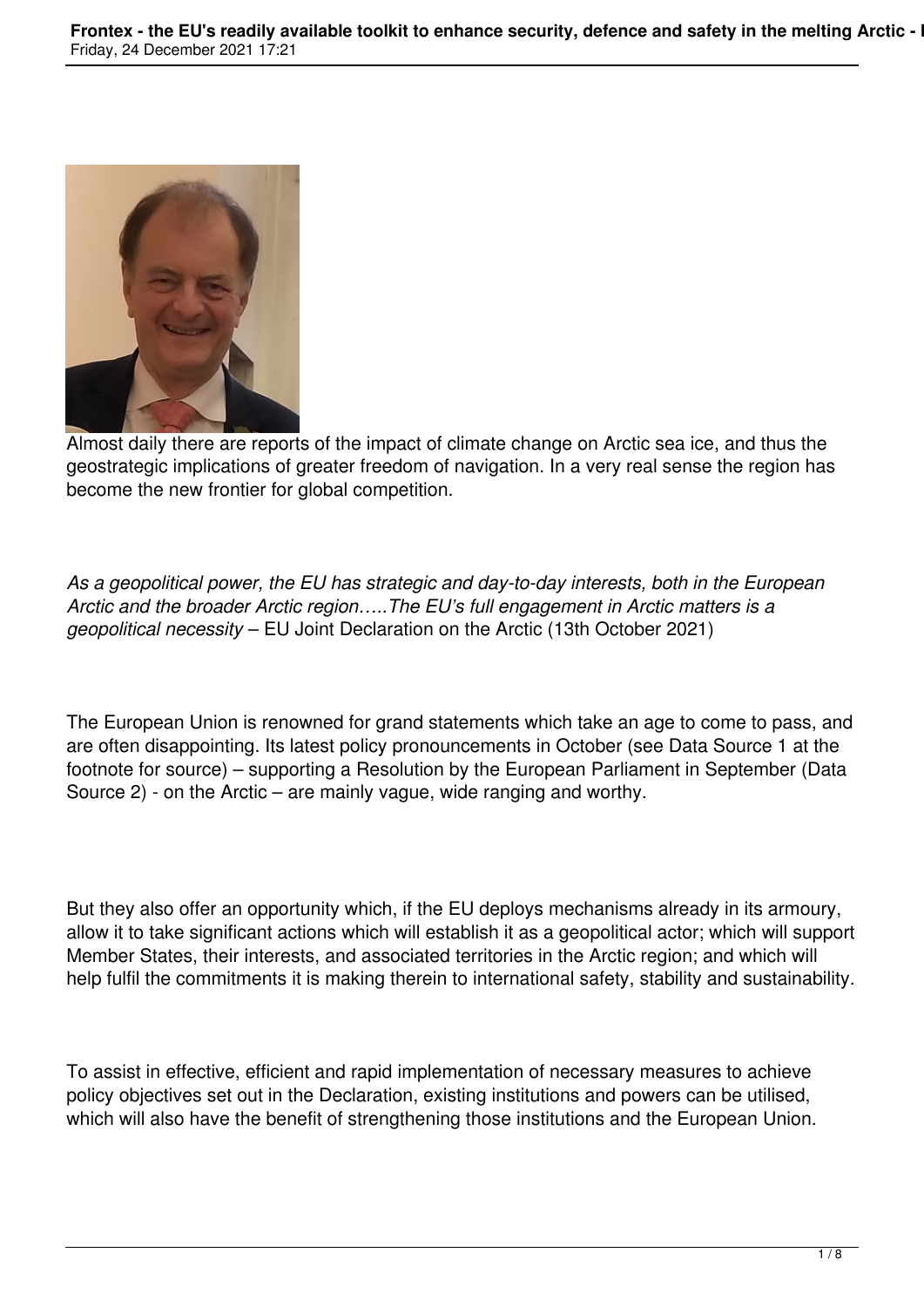Central to this is the European Border and Coastguard Agency (Frontex – Data Source 3) which should be tasked with practical projects to bring the EU's updated Arctic policies about in the shortest possible time, under its existing status, using its own and Member States' personnel and equipments. This could require faster recruitment within existing targets, and the purchase or leasing of necessary communitaire assets such as search and rescue helicopters; maritime patrol aircraft; long range communications and ice capable coastguard cutters.

Political actions required include obtaining membership of the Arctic Coastguards Forum, the credibility of which these proposals justify; reaching basing/support agreements with Arctic countries; and overflight arrangements.

### **Declaration and Resolution commitments to which Frontex is the answer**

**Search and rescue** : *(The EU should) promote and exchange best practices in terms of SAR and contribute to the interoperability of SAR units through joint exercises; recommends that Member States consider creating new Permanent Structured Cooperation projects, for example concentrated on SAR or environmental response, which aim to enhance common security and defence policy capabilities in the Arctic (The Resolution)*

Appropriate equipments and basing would enable the EU to provide search and rescue for the increasingly utilised Northern Sea Route in the Arctic Ocean, as well as North Atlantic Ocean and Baltic Sea.

**Locations and directly interested parties :** *....intensifying regional cooperation and monitoring and anticipating emerging security challenges (The Declaration);* Iceland, Ireland and Norway participate in Frontex Management Board. There is a Frontex Liaison Office in Stockholm. The Nordic Defence Cooperation (NORDEFCO) - Denmark, Finland, Iceland, Norway and Sweden- is intended to strengthen the participants' national defence, explore common synergies and facilitate efficient common solutions.

**Environmental damage** : *the monitoring of ice evolution and the sustainable management of marine resources, the detection of pollution, emergency warning systems, the identification and tracking of maritime movements, and search and rescue services; supports continuous investment in the development of these capabilities and advises that they be applied in the*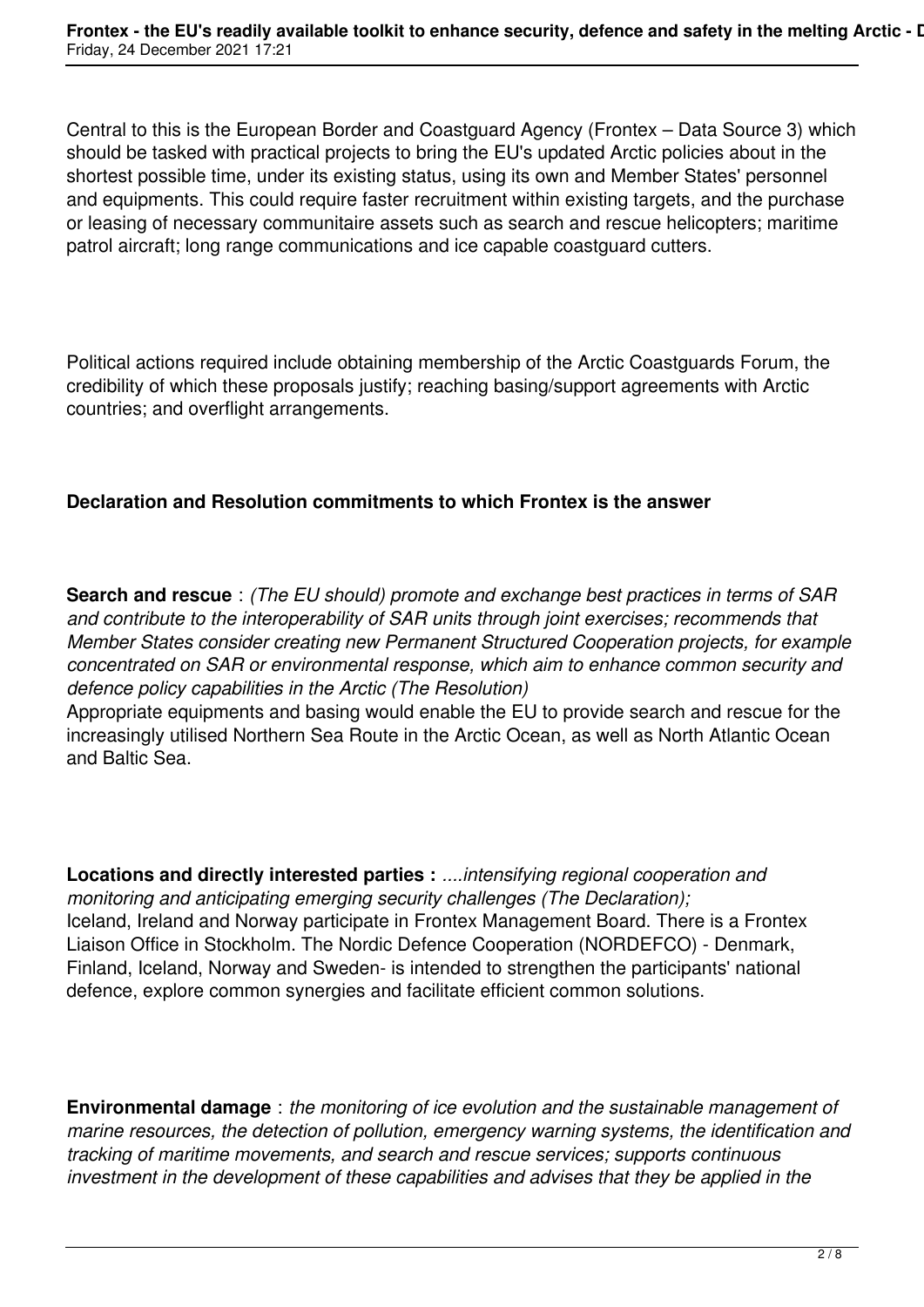*Arctic in cooperation with and under the leadership of the Arctic states that are members of the EU and/or NATO (The Resolution)*

**Equipment : Helicopters and drones** (search and rescue; airborne reconnaissance and environmental surveillance: there is already significant cross-border cooperation on search and rescue operations; *encourages the EU to enhance its contributions to emergency prevention, preparedness and disaster response within the Arctic Council, the Arctic Coast Guard Forum and the Barents Euro-Arctic Council (The Resolution)*

**Equipment** : Coastguard cutters and ice capability: *(The European Parliament) considers that the EU should promote the construction and deployment of more icebreakers and ice-strengthened ships under an EU flag – 7 October 2021 (The Resolution)*

**Funding** *(European Parliament) calls on the Commission and the European External Action Service (EEAS) to improve inter-service cooperation and coherence between different programmes and investments in the Arctic and urges them to allocate adequate resources to reflect the ambition of the EU's Arctic policy (The Resolution)*

# **But what is Frontex?**

The European Border and Coast Guard standing corps (Frontex) is the EU's first uniformed service. Fabrice Leggeri (of Italy) is its Executive Director, and its HQ is in Warsaw, Poland. The standing corps officers currently perform basic border management functions, such as border checks and patrols, identity and document checks, registration of migrants, countering cross-border crime.

The standing corps is composed of Frontex and EU Member States' officers, who support national authorities facing challenges at their external border.

Heavy equipment such as planes and remotely piloted aircraft for air surveillance is leased by the agency to support EU Member States in border control.

Frontex border guards work under the command of national authorities of the country they are deployed in. They can work at the borders of EU Member States, but also in non-EU countries that signed a Status Agreement with the European Commission, such as Albania, Montenegro or Serbia.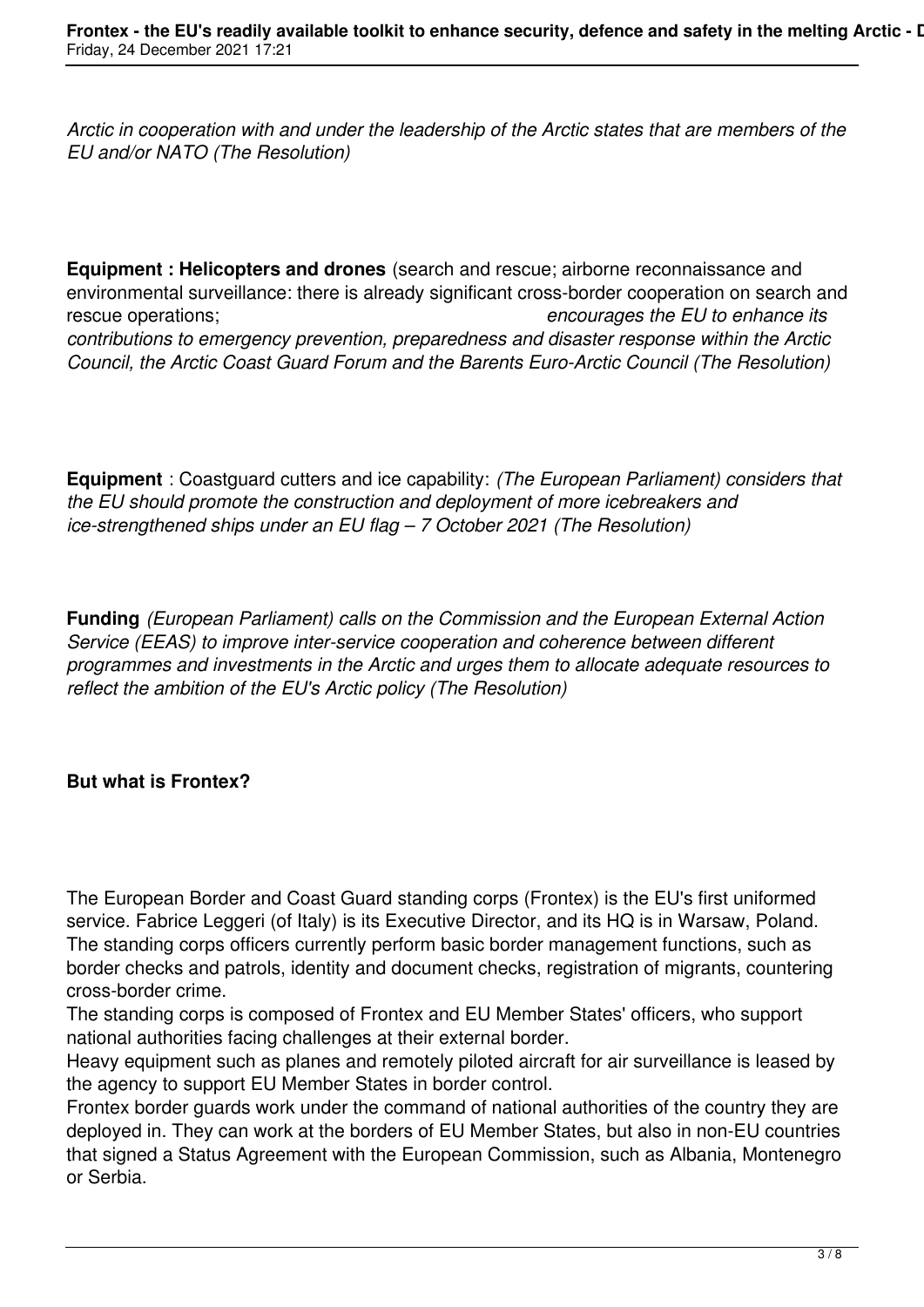They currently support operations in Italy, Greece, Spain, the Western Balkans, Lithuania and Latvia, but they are also present at border crossing points and airports.

There is a network of Frontex Liaison Officers based in EU countries (including for Denmark, Finland, Norway and Sweden, based in Stockholm)

Frontex also has experts deployed to the Common Security and Defence Policy (CSDP) missions and operations, acting with a liaison function. Since summer 2017, a Frontex expert has been supporting the EU Border Assistance Mission in Libya (EUBAM) on the ground. Frontex has exchanged experts acting as liaison officers with EU NAVFOR MED'S Op Sophia and the NATO Operation in the Aegean Sea.

### **Frontex capabilities demonstrated**

Over the last few years, Frontex has stepped up its collaborations with EU Member States, its rate of expansion and its ambitions, and demonstrated that it has the capabilities necessary to discharge a High North mandate if it is handed to it by the EU.

**Innovation** : Late in 2020 it launched an aerial surveillance pilot project after tests carried out in Greece in cooperation with the Hellenic Coast Guard proved that aerostats can be successfully used to support EU Member States in maritime border surveillance for law enforcement purposes.

The aim of the pilot is to assess the capacity and cost efficiency of aerostat platforms for maritime surveillance, as well as to modify and optimise the equipment used based on the lessons learnt from last year's tests. The activity will also help define optimal platform dimensions, payload and capacities for maritime surveillance.

**Recruitment and training** : Soon thereafter 168 new recruits began their six-month training programme in Bari, Italy. 260 recruits completed their online training and underwent in-person training at two centres in Poland. 3 August 2021. Later in the year 86 Frontex officers from 16 European countries who trained in Spain, graduated from their basic border and coast guard training. Recruitment advertising started for more people to start their one-year training in January. The agency plans to recruit about 200 basic-level and around 100 intermediate-level officers by 2022 towards a target for the year of 500.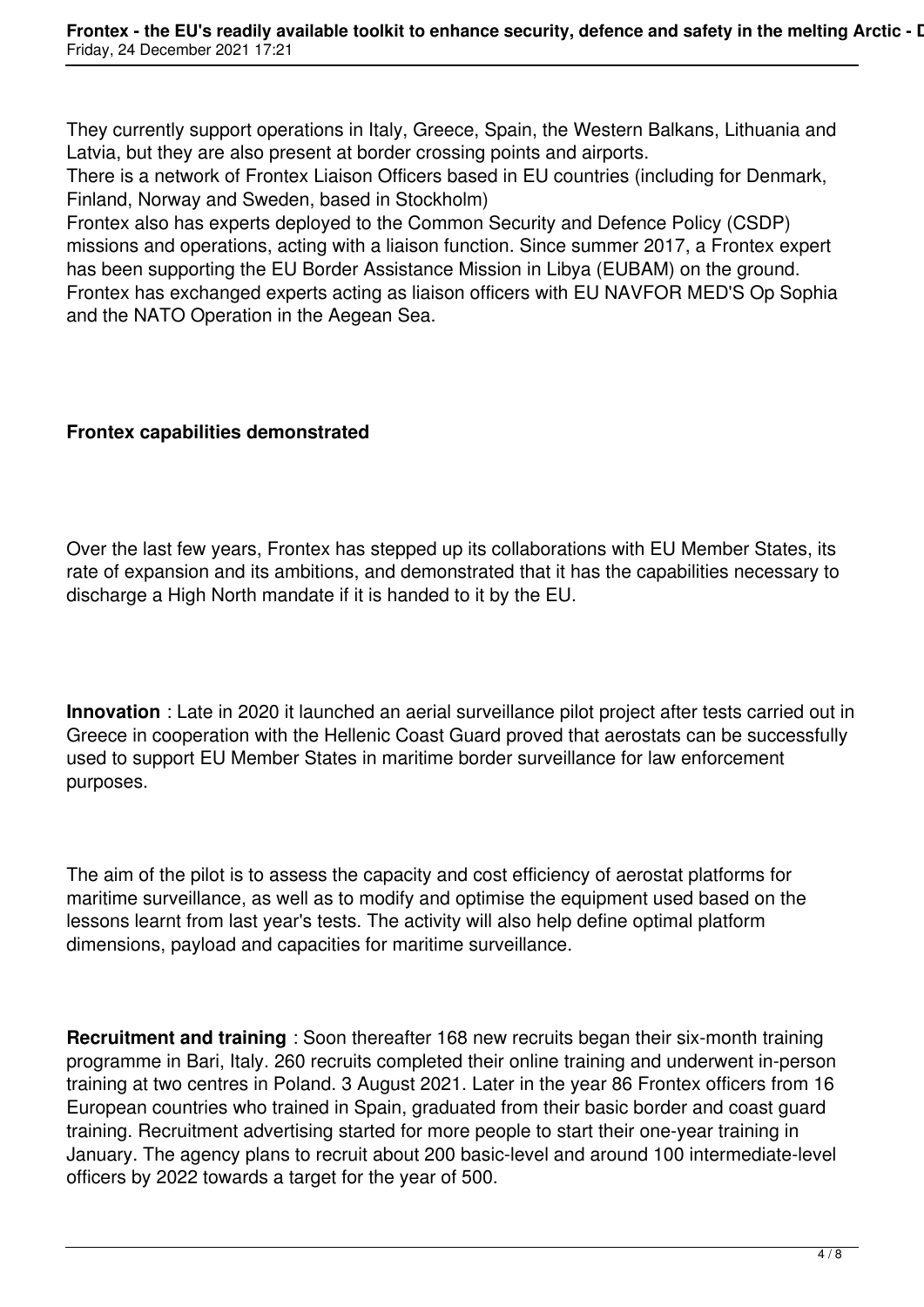**Information :** Early last year Frontex started supporting EUNAVFOR MED'S Operation IRINI, implementing the United Nation Security Council Resolutions on the arms embargo on Libya with information gathered as part of the agency's risk analysis activities, such as tracking vessels of interests on the high seas, as well as data from its aerial surveillance in the Central Mediterranean. An EUNAVFOR MED expert based at the Warsaw headquarters of Frontex supported information exchange and cooperation in search and rescue operations. Operation IRINI is tasked with the implementation of the United Nation Security Council Resolutions on the arms embargo on Libya through the use of aerial, satellite and maritime assets, building on Op Sophia collaboration combating people smuggling and trafficking and helping the mission build a comprehensive picture of cross-border criminal activities in the Central Mediterranean.

**Operations at sea :** In March, as part of the operation 30 Days at Sea, which was globally coordinated by Interpol aimed at detecting environmental crime, Frontex planes and vessels monitored nearly 1 000 vessels. The operation's tactical phase included the detection of 1,600 marine pollution offences, often triggering fines and follow-up investigations around the globe. Thousands of suspects, companies and criminal networks engaged in maritime pollution have been detected and investigated in a global INTERPOL-led operation.

Co-operation : The European Commission has adopted a 'Practical Handbook' on European cooperation on coast guard functions developed by Frontex and other EU agencies, a guide to facilitate the cooperation of EU civilian and military authorities in their work related to increasing safety and security at sea.

**Thoughts on some practical issues**

**• Basing**

There are a number of possibilities for co-locating Frontex SAR operations alongside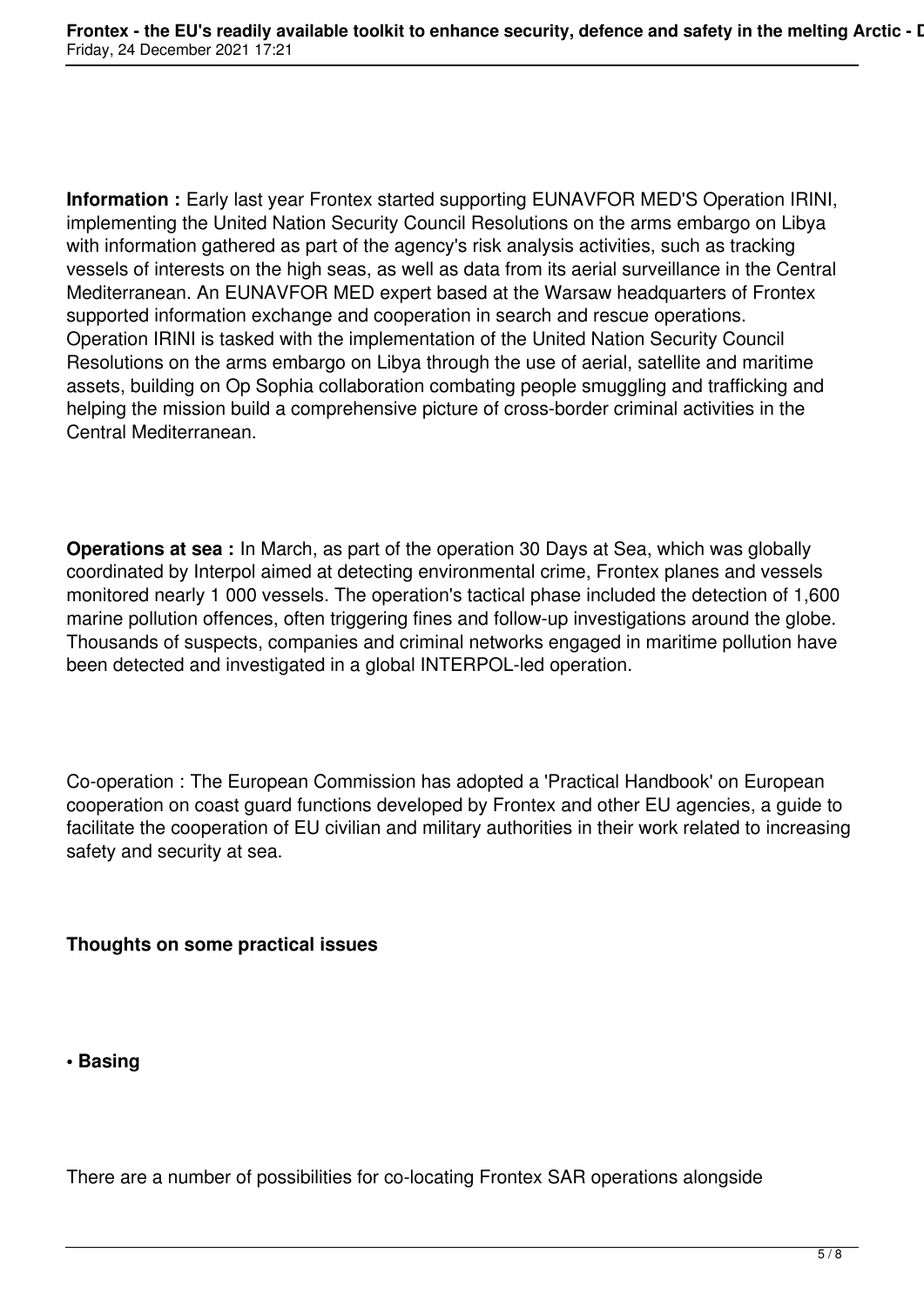MS/associate bases and activities – For example :

1. The political parties in Denmark agreed in February 2021 on a major programme of investment also involving the Faroe Islands and Greenland : Danish Defence will be strengthened to support civil society with search and rescue operations, emergency operations, environmental surveillance, fisheries control, climate monitoring and research etc There is a US/NATO airbase at Thule in Greenland at 76°31′52″N 68°42′11″W Tasks assigned to the Joint Arctic Command Denmark, headquartered in the capital Nuuk, include sovereignty enforcement, monitoring sea waters and search and rescue operations.

2. The Icelandic Coastguard operates the Keflavik air base at 63°59′06″N 22°36′20″W Iceland has no conventional armed forces

3. Finland has the northernmost airport in the European Union at Ivalo 68°36′39″N 027°24′50″E Its Border Guard has search and rescue duties, both maritime and inland, and operates SAR helicopters.

#### **• Air assets**

Frontex/EU owned (communitaire) air assets will be required. EU companies manufacture SAR helicopters and Maritime Reconnaissance Aircraft (MRA).

The European Air Transport Command, located at Eindhoven Airbase in the Netherlands, which has operational control of 75% of the aerial refuelling capabilities and military transport fleets in the EU – as well as some training – is an alternative mechanism. The European Defence Agency provides a procurement route and further development could take place under the auspices of PESCO.

### **• Operations and overflight**

Access to the Northern Sea Route for SAR and MRA from Finland would require overflight arrangements with Norway. One way of facilitating with might be the Under the NORDEFCO Memorandum of Understanding, third party collaboration is possible. Section 7 states that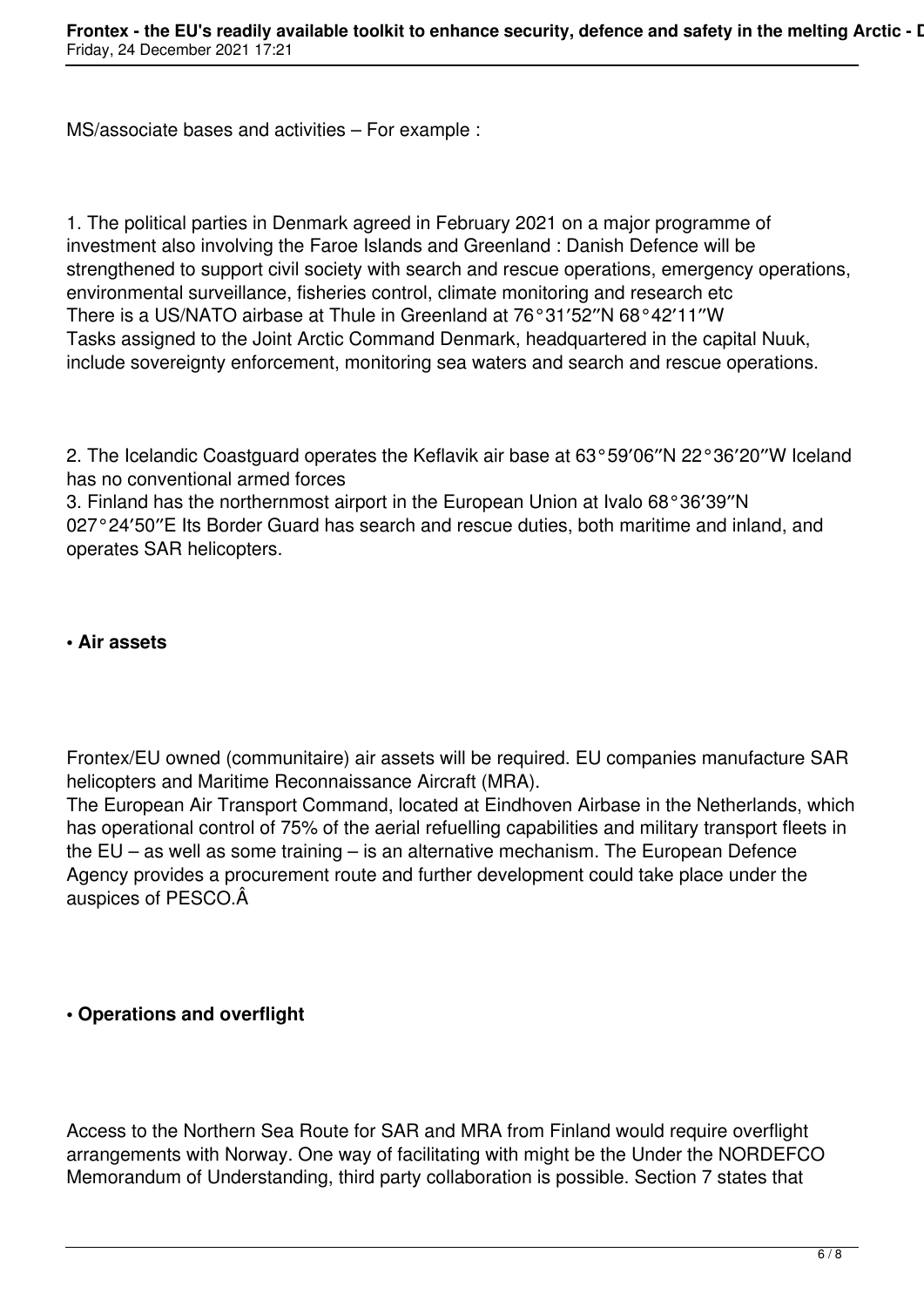"Nordic Defence Cooperation activities or projects with others than the Participants to this MoU will be based upon a pragmatic approach, as a result of a defined need assessment. The Participants to a specific activity or project will jointly formulate the provisions under which such cooperation may be performed."

### **• Specialist recruitment**

As illustrated, Frontex has a recruitment function. Currently there are surplus commercial pilots (including ones trained during Covid), and offshore helicopter pilots may not have the same future as the EU struggles to meet climate change obligations. ("Wet leases" with commercial companies may also be a short term option) Retraining could be necessary, and in the longer term Frontex could train its own, or task the EATC on its behalf.

#### **• Arctic Coastguards**

Securing membership of the Arctic Coastguards Forum is, it is suggested, a primary political objective, but based on capabilities in service rather than aspiration. So while no immediate action may be necessary or even possible, it has to be a strategic goal. In the meantime, close collaboration/liaison with EU nations which are members of the Forum will be essential.

#### **In conclusion**

This paper is far from definitive, but shows that early action is feasible, and would powerfully underline the EU's willingness to take practical steps in support of the policies that its Parliament and the Commission support. As has recently been put succinctly :

*The citizens of Europe are tired of the strategic babble of their leaders….They should stop*